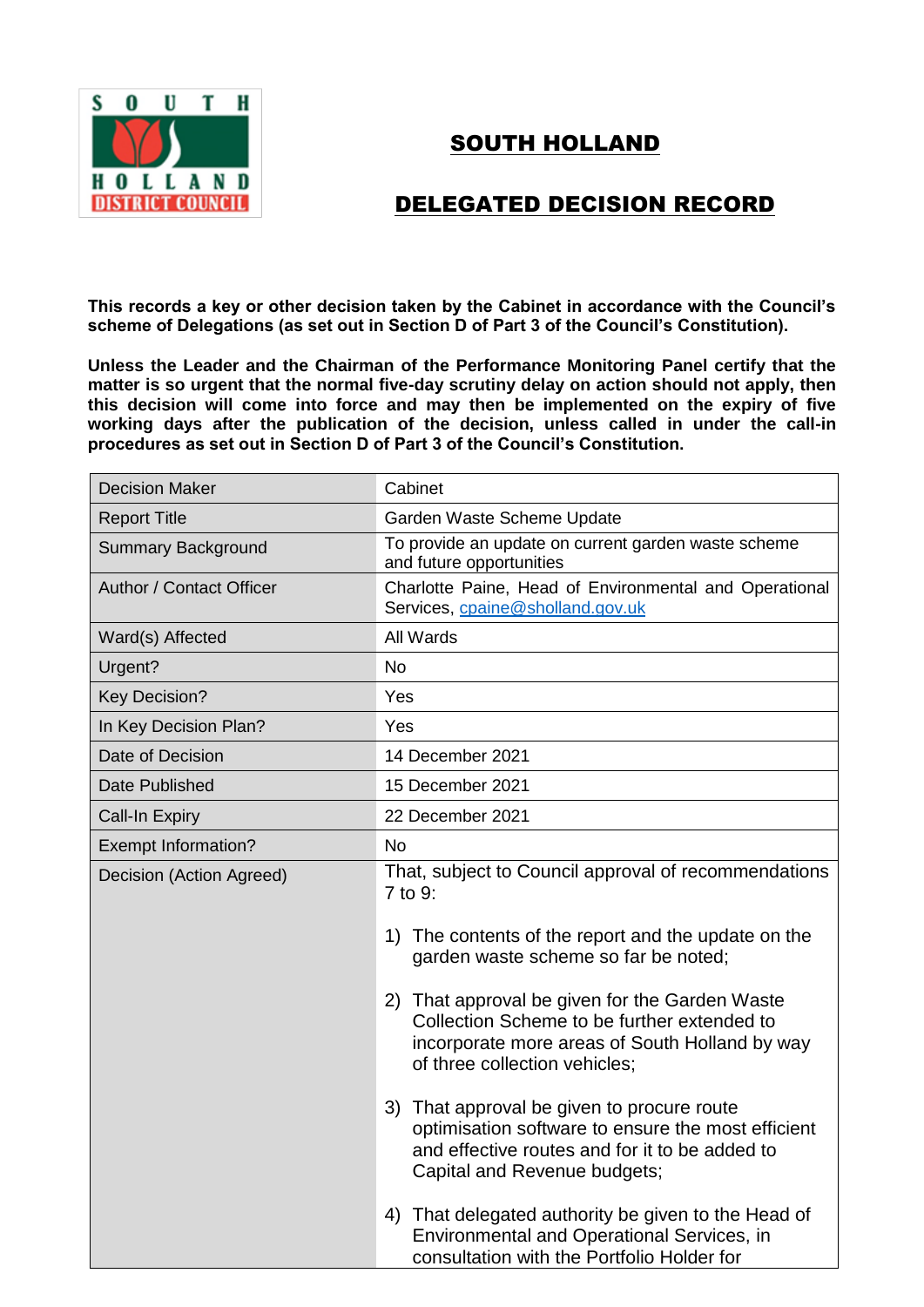|           | Environmental Services, to amend the terms and<br>conditions for subscribers as necessary, including<br>start times;                                                                                                                                                                                                                                                                                                                                                                         |
|-----------|----------------------------------------------------------------------------------------------------------------------------------------------------------------------------------------------------------------------------------------------------------------------------------------------------------------------------------------------------------------------------------------------------------------------------------------------------------------------------------------------|
|           | 5) That in accordance with the legal requirement of<br>the Environment Act 2021, the purple sack garden<br>waste collection service be removed to ensure<br>that SHDC are compliant with the requirement for<br>separate collection of garden waste, which must<br>be recycled or composted;                                                                                                                                                                                                 |
|           | 6) That approval be given to purchase an additional<br>5,040 bins for the expansion being a £29,000<br>capital investment in 2021/22, funded from the<br>Investment and Growth reserve. The remaining<br>costs to be built into the capital budget for 2022/23<br>and paid back over 15 years through contributions<br>to reserves:                                                                                                                                                          |
|           | <b>RECOMMENDED TO COUNCIL:</b>                                                                                                                                                                                                                                                                                                                                                                                                                                                               |
|           | 7) That the current establishment be increased by 3<br>full time posts, a full-time supervisor, full-time<br>garden waste HGV driver and full-time garden<br>waste loader and that the costs for these posts be<br>funded from the income generated by the scheme;                                                                                                                                                                                                                           |
|           | 8) That, should the review of terms and conditions of<br>the garden waste scheme prove it necessary, a<br>consultation with staff commence to consider<br>changing start times for garden waste crews to<br>6am; and                                                                                                                                                                                                                                                                         |
|           | 9) That delegated authority be given to the Head of<br>Environmental and Operational Services, in<br>consultation with the Portfolio Holder for<br>Environmental Services, to implement the<br>outcome of that consultation.                                                                                                                                                                                                                                                                 |
| Reason(s) | The service could be provided to more residents<br>$\bullet$<br>of SHDC. The service was well liked and often<br>challenged as to why it was not available to more<br>residents - this would enable that additional<br>capacity;                                                                                                                                                                                                                                                             |
|           | This growth would provide an improved customer<br>satisfaction and reduce the list of people on the<br>Register of Interest, waiting for a subscription;<br>The service was discretionary, and its growth<br>would ensure it remained cost effective and<br>commercially viable and would continue to be<br>developed with this in mind;<br>Increased household recycling rate and reduction<br>of garden waste sent for residual disposal.<br>Therefore, improved opportunity to dispose of |
|           | waste in a more environmentally beneficial way,                                                                                                                                                                                                                                                                                                                                                                                                                                              |